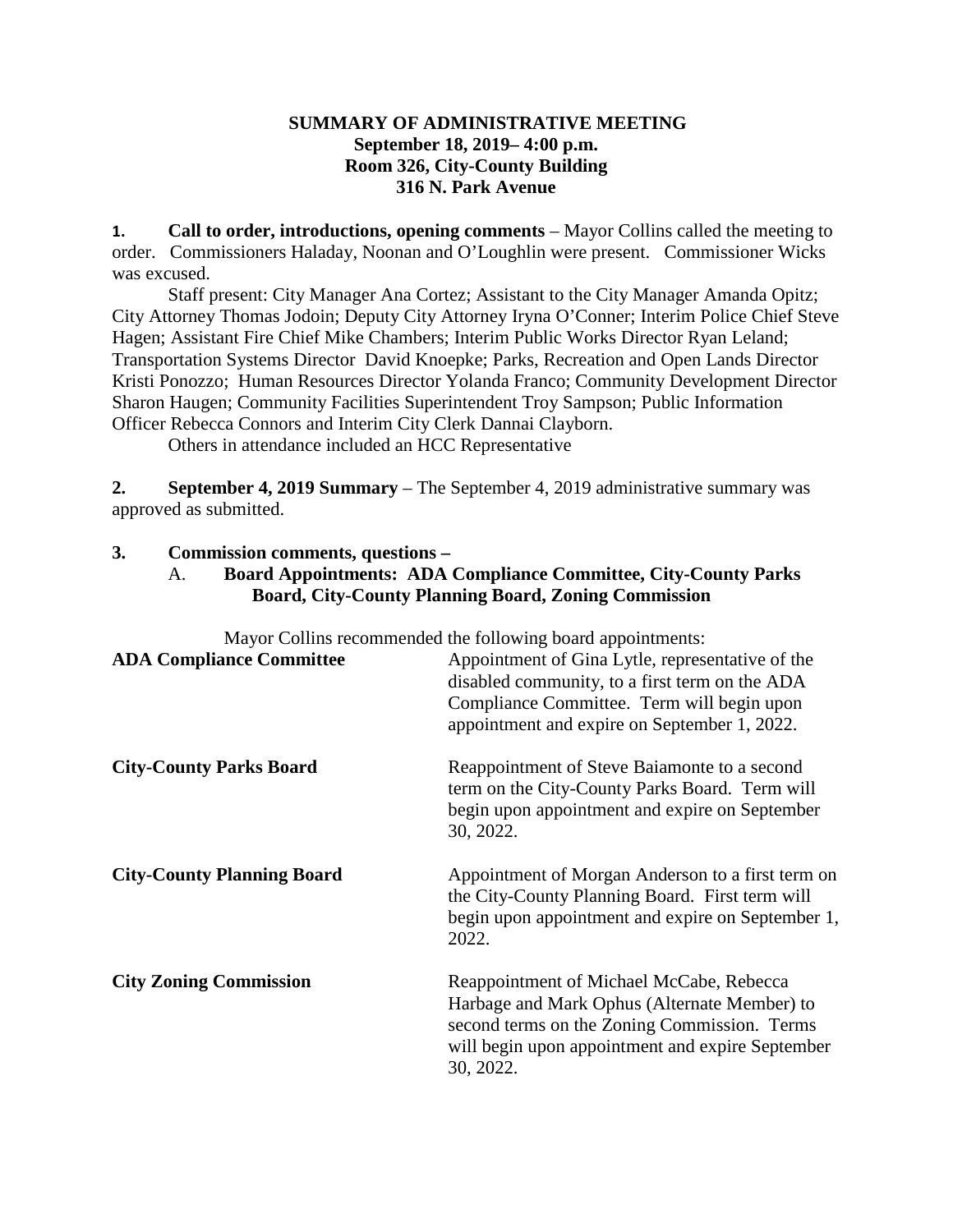### **4. City Manager's Report**

City Manager Cortez introduced Human Resources Director Yolanda Franco. Manager Cortez stated an offer was made to the first-choice candidate for the Chief Financial Officer Position of the Finance Department. This offer was not accepted, but another candidate was qualified and had re-submitted the supplemental questions to the Human Resources department as part of the hiring process and would be considered for hire, as well. City Manager Cortez and CAO Baltz have agreed on the management of the Housing Coordinator for the City and County. The Manager gave an update on the OpenGov software program and felt it was an agreeable compromise for the City's needs at this time.

### **5. Department Requests –** No items on the agenda.

# **6. Department Presentations Public Works**

**Monthly Engineering Project Update –** Interim Public Works Director Leland Staff will be providing ongoing monthly project updates from Engineering Department on Major Capital Improvement Projects for the City and with an in-depth look at the Rodney Street Project and the 5-Point Intersection Study. In addition staff will be presenting the 5-year CIP for the Major Capital Project for the City. The 5-year plan gives context of where the City is going with capital projects and provide a big picture view of the projects.

Interim Public Works Director Ryan Leland updated the Commission on the Front Street Project by the current state of the construction itself and the current finances of the project. Interim Director Leland stated the sidewalk construction would begin for Albertson's on Fee Street would be completed next week after negotiating with Albertson's, the store opted to voluntarily participate in the Sidewalk installation program. The City is working with Days on the east Side of Fee Street on the construction of their sidewalk due to contractor issues. Interim Director gave brief updates on the of the Red Mountain Flume, Chessman Reservoir Project, and the Knight Street Safe Passage project.

Commissioner Noonan asked if the sidewalk program would include the no interest loan to the homeowners as part of the Knight Street Project. Interim Director Leland confirmed this would be the same 10-year no interest loan, which has been offered as part of other projects to homeowners and businesses alike.

Commissioner O'Loughlin stated she was aware the safe passage program had much support but did not want concerns about who bears of the financial responsibility for the construction of the sidewalk to once again hinder the progress on Knight Street to move forward. Commissioner O'Loughlin stated the City should remain open to further discussion on the finances in order to ensure the project maintained its support. City Manager Cortez stated City Staff could prepare multiple financial projections for the Commission to review, to be best informed on how to move forward, but ultimately this would be a policy decision the Commission would have to make.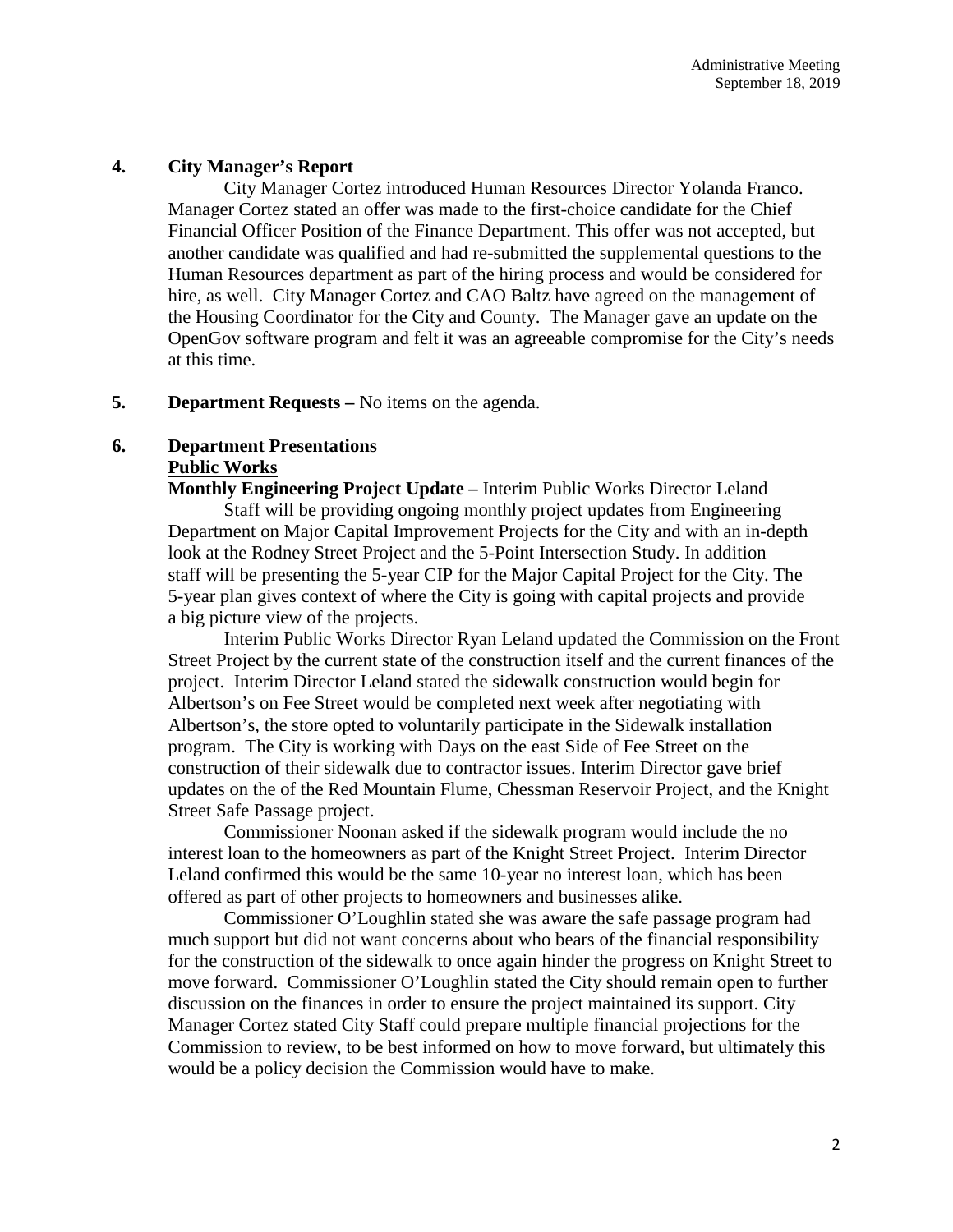Commissioner Noonan stated he had concerns about those individuals on a fixed income, would be able to afford the installation costs. City Manager Cortez confirmed with the Commission the City Staff would bring multiple figure projections for the Commission to review prior to any decision being made on the adjacent block requirements for the sidewalk installations.

Commissioner O'Loughlin asked if the School was involved in the public meeting. Interim Director Leland stated while they were not in attendance, the City was in constant contact with the school on the status of the project.

Commissioner Haladay asked this item to be added to the Non-Motorized meeting agenda for an update.

Interim Director gave a synopsis of the current state of the Rodney Street project and stated overall the community was in strong support of the project, including streetscaping, design and parking. Commissioner Haladay asked if there would be additional public meetings prior to the Phase II of the Rodney Street project beginning. Interim Director Leland confirmed there would b public meetings, taking lessons from the Phase I process when implementing the Phase II process.

Regarding the timeline for the 5-Point Intersection application for the BUILD Grant application, Commissioner O'Loughlin asked for a due date for the application. Interim Director Leland stated it would be July 1, 2021.

Discussion was had to clarify the rates raised for the 5 Year CIP Capital Project and how the money would be utilized.

### **Parks, Recreation and Open Lands**

# **Helena Open Lands Recreation Management Plan Update**

Parks, Recreation and Open Lands Director Ponozzo reported over the past month we have been working with our consultants to determine the next steps in the open lands recreation update process. We have brought on Deb Halliday, a Helena-based professional facilitator, who will be facilitating three workshops to develop the updated plan. The workshops are thematic and will focus on the issues identified during the assessment phase.

### **The workshops are scheduled for:**

- Recreation Plan Vision & Goals and Trail Use, Growth, and Maintenance -- **Tuesday, Sept. 17, from 5:30 - 7:30 pm**
- Partnerships, Coordinated Management, and Special Events -- **Tuesday, Oct. 15, from 5:30 - 7:30 pm**
- Recreation Plan Draft Goals, Policies, and Next Steps -- **Tuesday, Oct. 29, from 5:30 - 7:30 pm**

The attached work plan expands on the schedule and expected outcomes. Additionally, we have reconvened the Regional Trails Steering Committee to help provide regional guidance and support for our process. For background, the Helena-Area Regional Trail System/Steering Committee was established by commission resolution in 2018 and is comprised of City of Helena, USFS, BLM, Lewis and Clark and Jefferson County, and a land conservation trust representative (PPLT).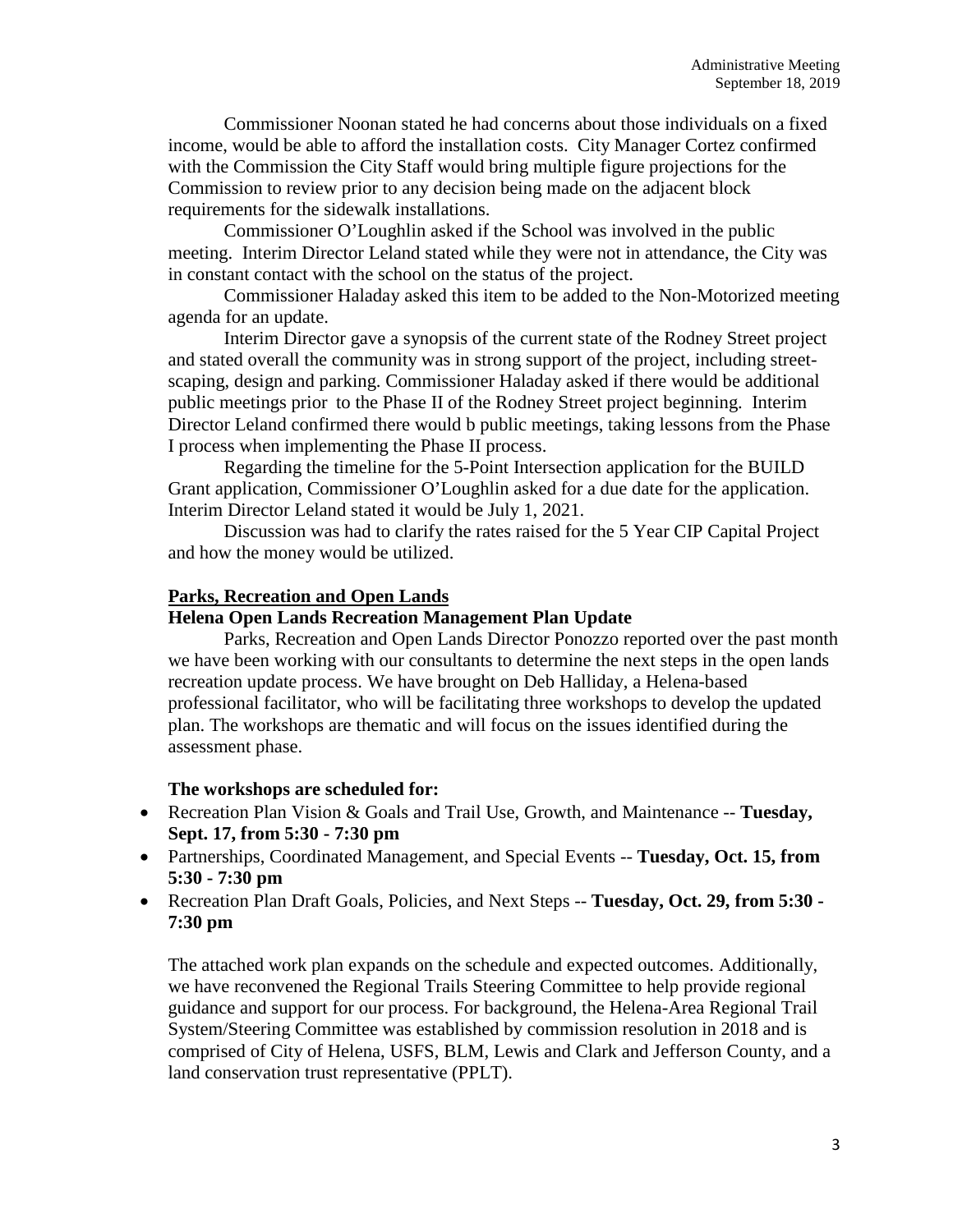Trails in the Helena region are in multiple jurisdictions of private, city, county, state and federal lands that provide a mix of recreational experiences and opportunities. Trail development has evolved from individual trail activities and experiences into an informal interconnected trail "system". Some of the existing and emerging challenges and issues include an inconsistent, fragmented approach to trail development and management as well as evolving and increasing demands and expectations of the trail system.

To promote wise and sustainable use of lands and provide for quality recreation experiences, an effective balance between open space and trail system development requires an integrated management approach. A regional trail steering committee will provide a collective vision and strategic management direction. An integrated regional approach will result in high-level, cross-jurisdictional planning and management of an interconnected trail system. Integrated planning and implementation of collective regional goals and objectives will result in a connected and sustainable regional trails system that strives to meet demands and expectations across jurisdictional boundaries and management as well as evolving and increasing demands and expectations of the trail system.

#### **Beattie Street Trailhead Update**

Director Ponozzo reported the Open Lands, Park and Recreation Department (OPR) is working with the WGM Group on the design and cost estimate for the Beattie Street Trailhead construction

and street improvements project. City staff and consultant held an open house with high attendance in August and received feedback on different design aspects. Staff and consultant are working now on reviewing and responding to all that feedback and incorporating feasible elements into the design in preparation for the next  $(2^{nd}$  of 3) public meeting. The City's goal is to finalize design and cost estimates this Fall and enter into a construction contract in early spring. The new trailhead will open in Spring of 2020. Staff and consultants have been invited to two private events. The first private event took place on September 9 at the home closest to the construction site. The second event took place on September 11 at another home on Beattie Street. Staff also presented on August 28 to the HCC.

The Beattie Street Trailhead and traffic calming project exemplifies values important to the City. Specifically, the Beattie Street Trailhead and traffic calming is important because it address inequities of open lands use; the project will increase Accessibility for people with mobility challenges through designated parking and restrooms. The project also addresses the demand on this particular trail which is second most used trailhead in the Open Lands system. Third, the project is part of a larger strategy to consolidate trail activity to specific locations and discourage random social trails and reduce ecological impact. Fourth, the project provides better access for emergency and maintenance vehicles. Finally, the project improves the functionality of this particular trail system.

Commissioner Noonan stated at the previous ADA Committee meeting several members stated they were planning on attending the next HCC meeting to discuss the ADA options for the trailhead with the HCC members and attendees.